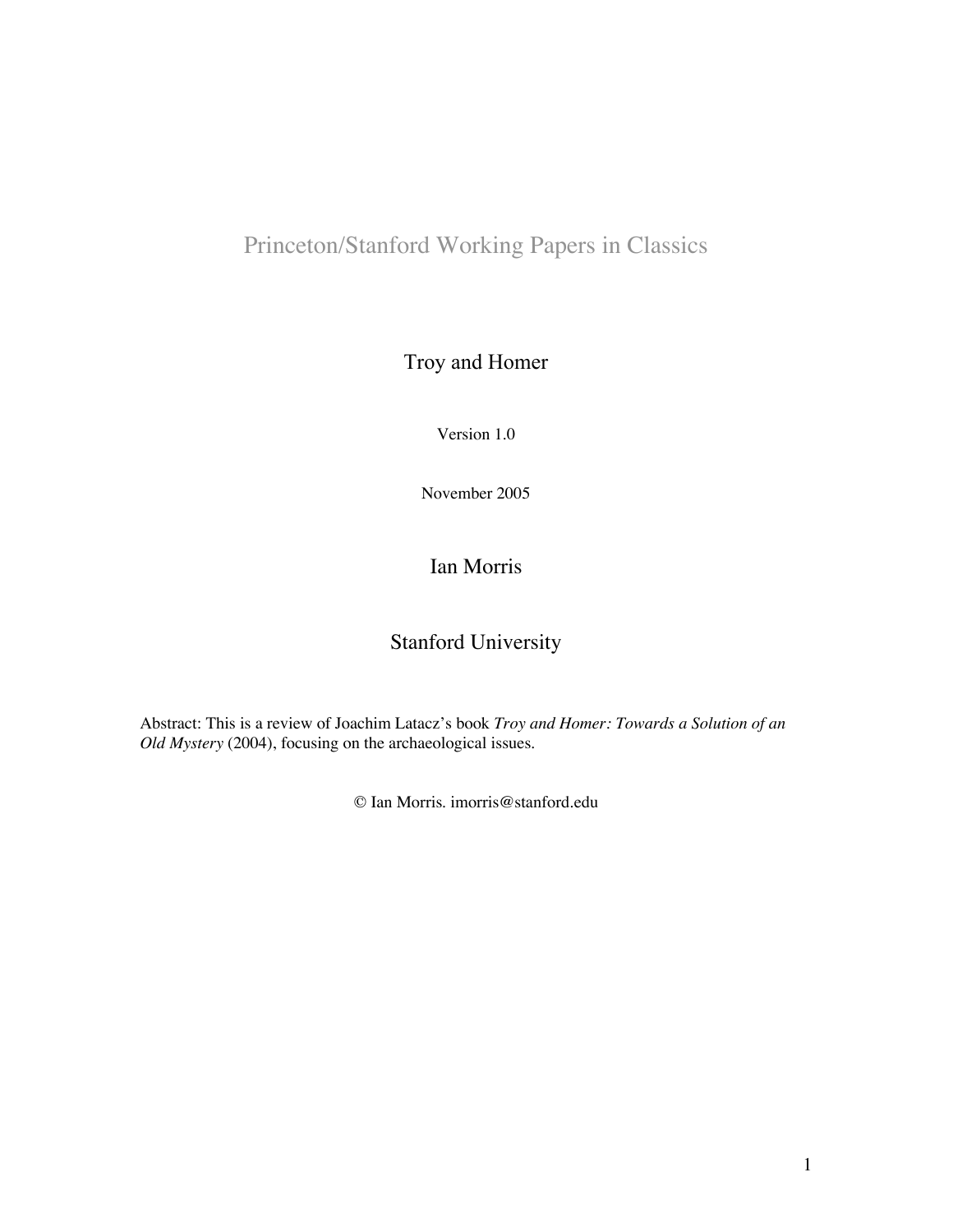#### *Troy and Homer: Towards a Solution of an Old Mystery*. By JOACHIM LATACZ. Oxford, UK: Oxford University Press, 2004. Pp. xix + 342. Cloth, \$45.00.

This is an excellent book by one of Europe's leading Homerists. In the 1840s, well before Schliemann set spade to soil at Hisarlik, George Grote suggested that while Homer's epics were excellent sources for the customs of eighth-century-BC Greece, we would never know whether the Trojan War he described really took place.<sup>1</sup> Schliemann and Dörpfeld shocked classicists out of this view, but since the 1980s positions like Grote's have returned to favor.<sup>2</sup> The Trojan War itself dropped out of historians' analyses of Homer, because it seemed that there was really very little we could say.

Joachim Latacz argues to the contrary that the late Manfred Korfmann's excavations at Troy since 1988 have changed the equation. Korfmann was the first archaeologist to explore Troy's lower town. Against those who insisted that Troy VI (c. 1700-1200 BC) was basically just a castle on a hill, inconsistent with Homer's account of windy Ilion, Korfmann concluded that the city covered some 20 hectares, with a population of 7,000-10,000 people. Its lower town was fortified, and its rulers grew rich by controlling trade between the Aegean and Black Seas. Korfmann insisted that there really was a Trojan War, although it was these trade routes, not the beautiful Helen, that the Achaeans came to seize. $3$ 

No excavation in the world generated such intense debate in the past fifteen years as Korfmann's. Only Troy could bring learned professors to fisticuffs at international congresses. L. takes his stand firmly on Korfmann's side, and focuses on explaining what this position means for how we read Homer. L. brings together archaeological, historical, and philological data in a fine illustration of classical scholarship's multidisciplinary traditions. Following Korfmann, L. sees Troy VI as a typical Anatolian city, with an acropolis and fortified lower town. He takes the hieroglyphic Luwian inscription found on a biconvex bronze seal in 1995 as evidence that Hisarlik was a royal center, probably that of a vassal king in the Hittite Empire. Given this premise, he suggests, the only possible conclusions are (i) that Hisarlik was the Wilusa mentioned in several Hittite documents, and (ii) that Wilusa was the city that Homer called Ilion. L. then presents newly discovered or reinterpreted Hittite texts suggesting that Achijawa refers to part or all of the Mycenaean world, and draws attention to the funerary inscription of Amenophis III (known since 1966, but generally ignored by classicists), clearly referring to a kingdom called Danaja, with major cities at Mycenae and Thebes. Achijawa/Danaja, he concludes, was a major power in the fourteenth-thirteenth century, contending with the Hittites in western Turkey; and half a millennium later, Homer knew this. The Hittite texts show that the king of Achijawa successfully shielded the brigand Pijamaradu, operating out of Millawanda (Miletus), from the Hittites. In August 2003 Frank Starke announced his reinterpretation of a Hittite text as a letter from the king of Achijawa to a Hittite king (probably Hattusili II, c. 1265-1240 BC), asserting Achijawan ownership of islands in the north Aegean that had been in their hands since the days of the king's ancestor—none other than Kadmos. Combining this name with the implication of Linear B tablets excavated at Thebes in the 1990s that this city controlled a realm reaching into Euboea, L. suggests that in the thirteenth century Thebes displaced Mycenae as the leading city in an Achijawan kingdom. Departing from Korfmann's thesis, L. then suggests that under Theban leadership Hittite-Achijawan tensions mounted. The Hittites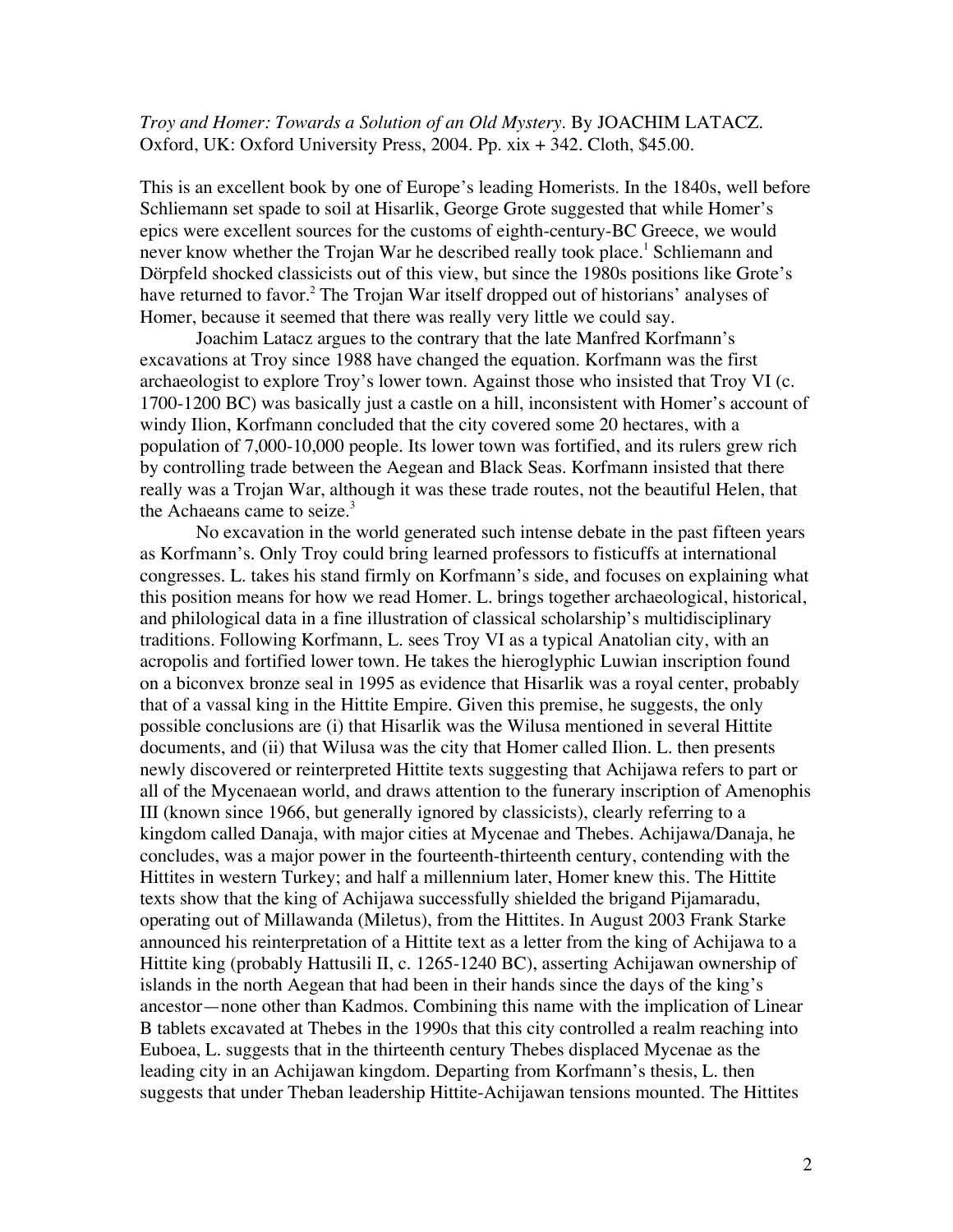punished Achijawan aggression by capturing Millawanda; the Achijawan king responded by besieging Wilusa. Soon after the Trojan War both kingdoms collapsed, but Greek migrants to western Turkey in the eleventh century preserved a good deal of knowledge of the war, enshrining it in epic poetry. Stories about Troy probably entered the tradition at a time when the genitive of Ilion was *Ilioo*, midway between the Mycenaean form *Ilioio* and the Homeric *Iliô*. The basic storyline and certain set pieces—above all the Catalogue of Ships—then survived until the *Iliad* was written down in the eighth century.

Most Homerists, I suspect, feel comfortable with the idea that the Trojan War was already an old story when Homer sang about it in the eighth century, and that the story was based on some real event(s) in the Bronze Age. L. deserves our thanks for pulling together so much external evidence from archaeology and Hittite and Mycenaean texts to illustrate the plausibility of this view. Troy probably became a major topic for heroic oral epic in the twelfth or eleventh century, and many of the names and places in the story must have come down to Homer in more or less their Late Bronze Age form. That said, L. insists that we will be disappointed if we expect Homer to tell us about Mycenaean society. He suggests that the Trojan War was merely a vehicle that the greatest epic poets could use to tell stories about the burning issues of their own day. L.'s account of how the tensions among the aristocrats within Troy and in the Achaean camp might mirror the profound divisions in the rapidly changing societies of eighth-century Greece is masterful, and I cannot see how anyone could reasonably object to his conclusion that "when [an eighth-century bard] wanted to provoke debate about problems of his own time, there was no more effective method than to take this old story with its well-known characters—Agamemnon, Achilles, Paris, Helen, and others—and place the issues in the mouths of these characters" (p. 203).

The real controversy, I think, should not be over whether the story of Troy goes back to the Bronze Age, but over how much of Homer's story line is accurate. L. himself seems equivocal on this issue. After developing his scenario at length, he closes the book by conceding that "it may be that we cannot yet say anything definite about the historicity of the 'Trojan War'" (p. 286). My own hunch is that L.'s sense of the balance between genuine Bronze Age stories and bardic invention is roughly right, but nothing in the Hittite and Mycenaean documents or the new excavations *requires* this conclusion.

L.'s qualified confidence in the accuracy of Homer's account of the war rests largely on the way external sources (Hittite, Egyptian, and Mycenaean) confirm that Achijawa was a major power, and clashed with the Hittite Empire around Wilusa. But if the non-bardic evidence does show that Homer knew a lot about Late Bronze Age political history, it is then odd that he apparently did not know the basic fact that the war was a frontier clash between the Achijawan and Hittite Empires. It seems to me that there is a logical problem here. This worsens if L. is right that Achijawa attacked Wilusa in revenge for the Hittite sack of Millawanda. L. explains the absence of Miletus from Homer's story by pointing to the speculation of Wolf-Dietrich Niemeier (Miletus' excavator) that Tudhalija III captured the city in the later thirteenth century (p. 284). Homer's silence would then simply be faithfulness to the facts: Miletus took no part in the war. But if early archaic poets were silent about Miletus because they knew this, it strikes me as remarkable that the Trojan Cycle never mentions Miletus in the lead-up to the war, even as the setting for one of the clearly mythological events that precipitated the crisis. It might be more economical to assume that the poets' knowledge was extremely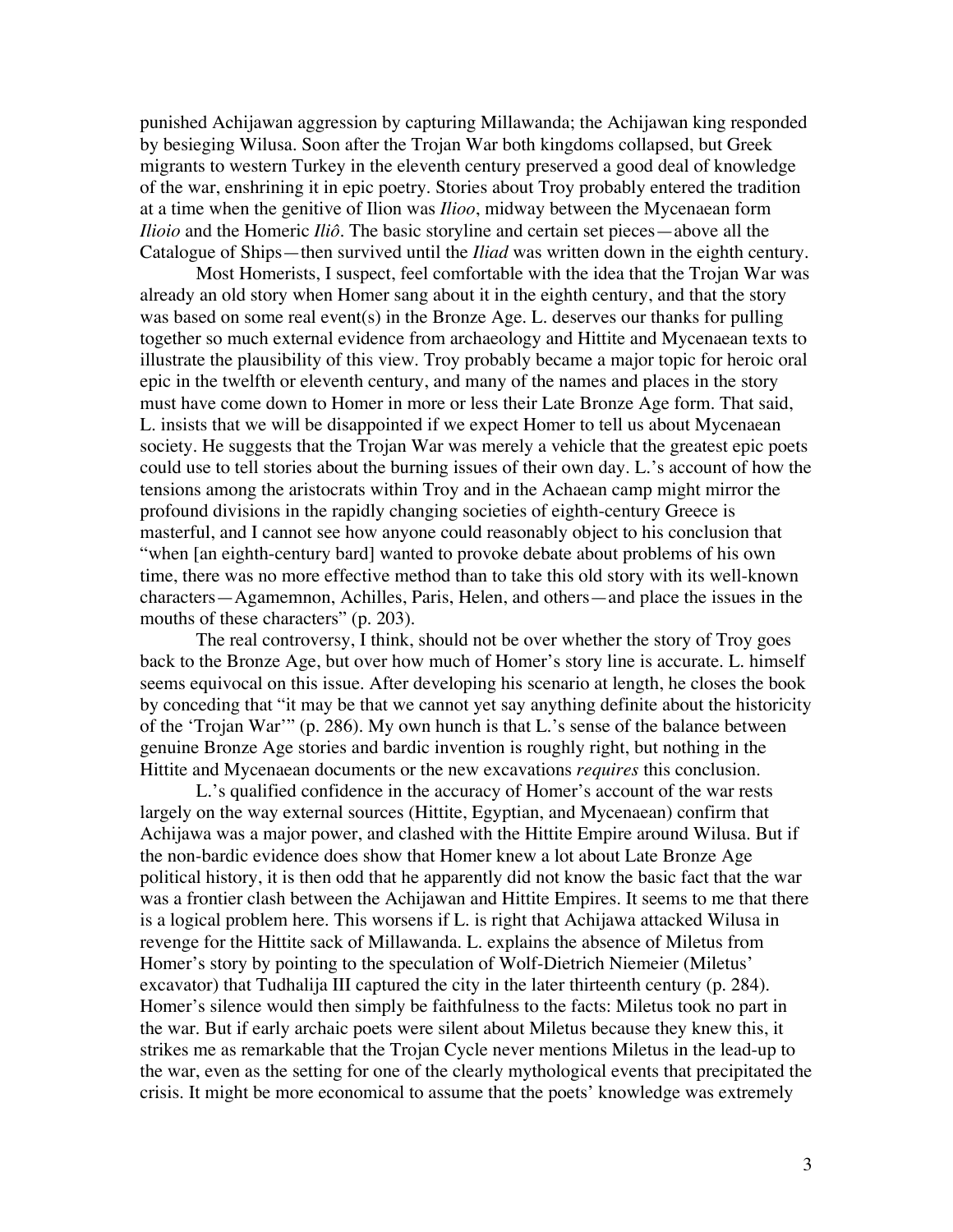spotty. Homer perhaps "knew" about the wars of the Late Bronze Age in the same way that the poet of *The Song of Roland* "knew" about Charlemagne's campaigns, allowing him turn a Basque ambush of the Frankish rearguard at Roncesvalles 300 years before his own time into a major battle in which the Franks annihilated a vast Saracen army. I suspect that Homer, like the *Roland* poet, knew that great wars had been fought, knew the names of some of the leaders, and even knew where the battles had been; but he may not have known much about why the armies fought or what the outcome was. Trevor Bryce has interpreted the Hittite texts differently, seeing the epic story of a great siege as conflating numerous wars around Troy going back to the early fourteenth century, when Attarsiya, a "man of Achija," led 100 chariots against the Hittites.<sup>4</sup> This is not so far from L.'s position, explains the epic tradition's silence about Millawanda and the Hittites, and—to my mind—makes sense as part of a profound reinterpretation of the Mycenaean legacy in late eleventh-century Greece.<sup>5</sup>

Korfmann's new excavations at Troy are every bit as suggestive as the Hittite documents, and their meaning is every bit as unclear. Magnetometer surveys and excavations since 1992 have traced parts of two broad ditches, dug early in the Troy VI phase (c. 1700-1500 BC), and silting up by its end (1200 BC). L. accepts Korfmann's argument that they delimited a lower town of 17 hectares, in addition to the 2.3 hectares of the citadel. A typical Anatolian fortification would include a defensive wall behind the ditch, but none has been located. L. follows Korfmann in seeing this as the result of stone robbing in the Hellenistic-Roman Troy VIII-IX phases (pp. 29-33). But this is not a very satisfactory argument. Late Bronze Age fortifications normally had massive foundations. Even if every single stone was plundered, magnetometry should reveal the foundation trench just as clearly as the ditch, and conventional excavation by the very fine team of fieldworkers that Korfmann and his colleagues assembled should detect the robbers' trench with ease. The absence of evidence for a fortification wall is of course not evidence of absence, and Korfmann's argument that the settlement covered about 20 hectares remains the most plausible interpretation of the data. But until the excavation confirms the presence of the wall, or—better still—exposes larger areas of Troy VI habitation in the lower town, doubts will necessarily remain.

L. follows Korfmann in stating that the 20-hectare site had about 7,000-10,000 residents, but that strikes me as unlikely. Cross-cultural studies suggest that cities of this size rarely attain densities over 150 people/hectare;<sup>6</sup> it would be surprising if more than 4,000 people lived in Troy VI. Troy was not a trivial site—probably just half a dozen Aegean sites were bigger<sup>7</sup>—but it was hardly a major site by west Asian standards.<sup>8</sup> This certainly does not falsify L.'s arguments, but needs to be factored in more clearly.

L. also follows Korfmann in seeing Black Sea trade as the source of Troy's wealth, although one of the strongest points in Frank Kolb's criticisms of Korfmann's interpretation is that few items from the Black Sea have been found at Hisarlik, and all the indications are that traffic through the Hellespont was rather limited in the Bronze Age.<sup>9</sup> We need a clearer discussion of what would falsify the trading city thesis.

The most troubling archaeological problem is the absence of an archive comparable to those found at most west Asian royal centers. L. suggests that because of the Hellenistic leveling of the citadel and Schliemann's onslaught "any ruins of the 'state chancellery', which must be regarded as firmly established at least for these periods [i.e.,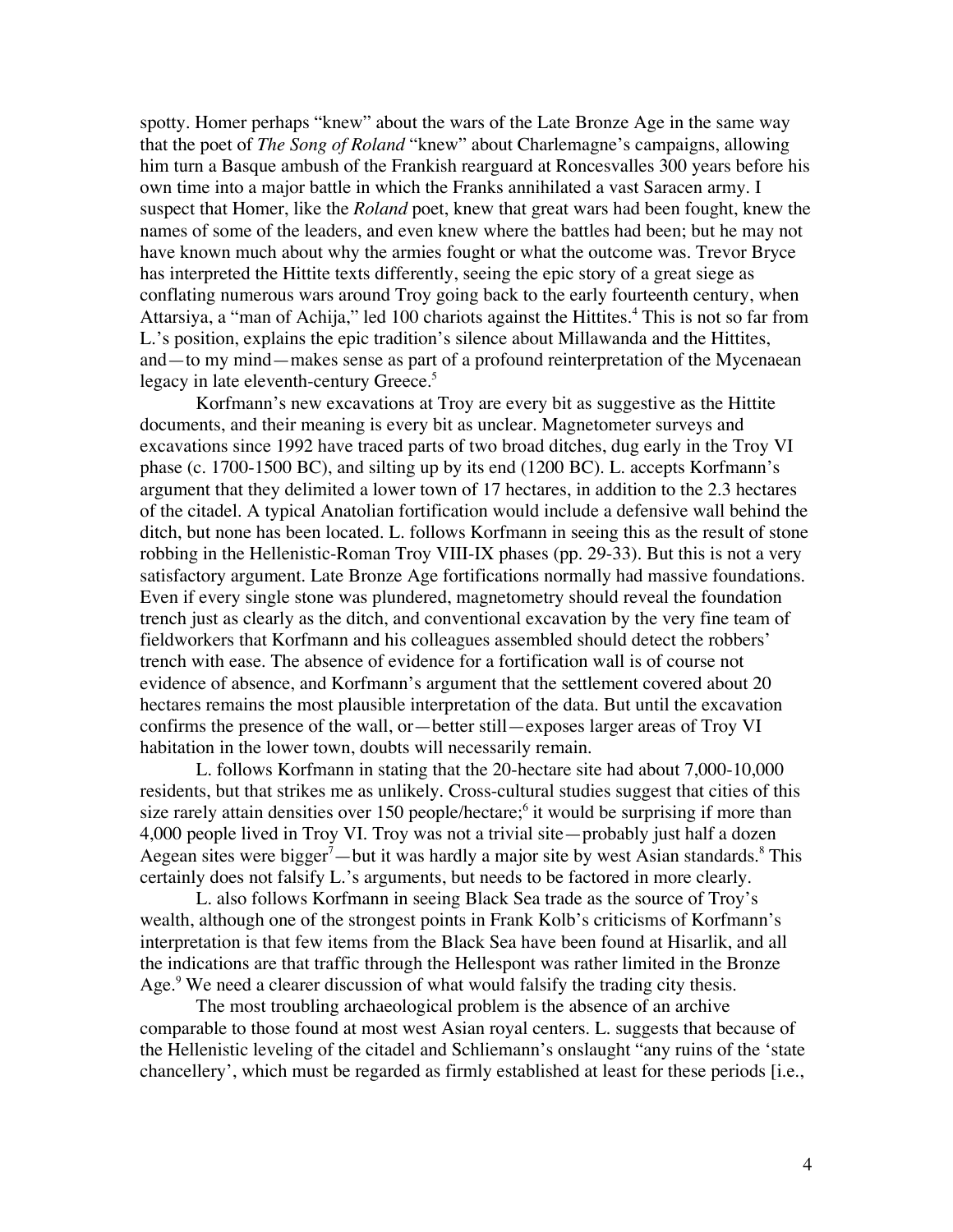Troy VI-VII], were scattered to the four winds" (p. 115). The Luwian inscription found in 1995, he suggests, is just a tiny trace of what was originally there.

Like the arguments based on the ditch, this may be correct, but needs to be tested by more excavation. Schliemann dug badly, even by 1870s standards, but would even he have thrown away an entire archive without noticing? While hacking through the mound of Kuyunjik in 1849 Layard recovered thousands of Assyrian cuneiform tablets;<sup>10</sup> was Schliemann really so much worse than Layard? Possibly, as L. suggests, Schliemann's spoil tips will yield inscriptions; but equally possibly there was no archive there for him to destroy in the 1870s. If Hellenistic builders had leveled such an archive and dumped the debris, it is rather surprising that no fragments of tablets have ever turned up. L. also suggests that the archive remains unexcavated, in the lower town. This is very possible, but again calls for more excavation. In the meantime, we can only conclude that the case for Hisarlik being the capital of a Hittite vassal state remains unproven. The single inscription we do have comes from a Troy VIIb, context, of the late twelfth century. L. insists that "The idea that the seal was kept for seventy or eighty years as a piece of antique decoration in the citadel only to be thrown away [or lost?] one day is less probable than that it continued in use as a seal in Wilusa even after the collapse of the central administration in Hattusa" (p. 119), but since we have no evidence for state writing in Troy VI, let alone Troy VII, I see no way to tell whether the seal was an heirloom brought from somewhere else in the Hittite Empire or the last remaining trace of a flourishing scribal bureaucracy.

Despite these concerns over the state of the evidence, I continue to suspect L. is right to think that Hisarlik was Wilusa, and was the scene of repeated clashes between a Hittite client kingdom and Achaean adventurers in the thirteenth century. Korfmann's excavation did not settle the matter, though it did make the very great contribution of narrowing down the contested points. Above all, Korfmann identified archaeologically testable propositions, such as whether there was a (robbed) fortification wall, how extensive Troy VI housing was on the plain, and whether there was a palace archive. Korfmann's untimely death is a great setback to scholarship, but there is every reason to think that future excavations will decisively settle some of these questions.

This is an excellent book. All Homerists, classical archaeologists, ancient historians, and Hittitologists should read it. Much of the evidence L. presents will be new to scholars in at least one of these communities, and all, I suspect, will be forced to think again by his powerful presentation. L. wrote the book for a non-academic readership in Germany, and whenever possible cited German scholarship. His bibliography provides an excellent overview of recent German Homeric and Hittite scholarship. L. repeatedly laments that even specialists have not taken the trouble to study the detailed annual excavation reports in *Studia Troica*. If his book encourages them to do this, it will have achieved much. Better still, readers might turn—as I did—back to the *Iliad* itself, with a new sense of excitement.

> *Ian Morris Stanford University*